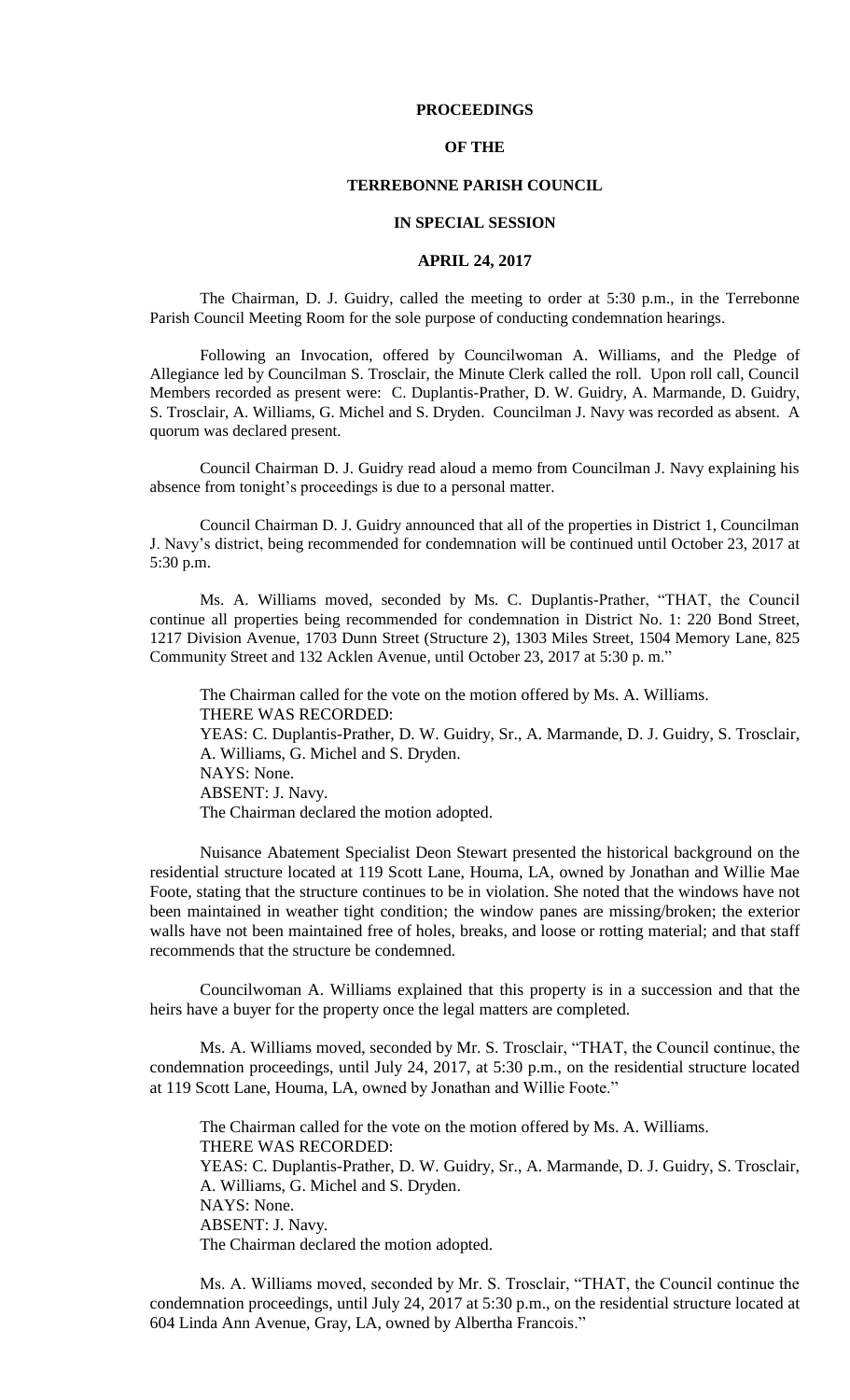The Chairman called for the vote on the motion offered by Ms. A. Williams. THERE WAS RECORDED: YEAS: C. Duplantis-Prather, D. W. Guidry, Sr., A. Marmande, D. J. Guidry, S. Trosclair, A. Williams, G. Michel and S. Dryden. NAYS: None. ABSENT: J. Navy. The Chairman declared the motion adopted.

Ms. C. Duplantis-Prather moved, seconded by Mr. S. Trosclair, "THAT, the Council continue the condemnation proceeding, until October 23, 2017 at 5:30 p.m., on the residential structure located at 167 Jennings Lane, Houma, LA, owned by the Estate of John and Zenobia Thompson, due to substantial repairs being made."

The Chairman called for the vote on the motion offered by Ms. C. Duplantis-Prather. THERE WAS RECORDED: YEAS: C. Duplantis-Prather, D. W. Guidry, Sr., A. Marmande, D. J. Guidry, S. Trosclair, A. Williams, G. Michel and S. Dryden. NAYS: None. ABSENT: J. Navy. The Chairman declared the motion adopted.

Nuisance Abatement Specialist Deon Stewart presented the historical background on the residential structure located at 208 McKinley Street, Houma, LA, owned by Byrd and Byrd, Inc., stating that the structure continues to be in violation. She noted that the interior has not been maintained and cleaned; that the structure is not in good condition; that there is a lack of maintenance; and that the structure is unsuitable for human habitation. She continued that the exterior premises have not been maintained free from tall grass in excess of 12 inches; noted that this may become a place for vagrancy and/or other illegal activities; and that staff recommends that the structure be condemned.

Ms. A. Williams moved, seconded by Mr. S. Trosclair, "THAT, the Council find that the residential structure located at 208 McKinley Street, Houma, LA, owned by Bryd and Bryd, per legal description,

A certain lot of ground, situated in the City of Houma, in Wright's Subdivision, on the left descending bank of the Bayou Terrebonne, but not fronting thereon, measuring Seventy (70') feet front on the Easterly side of McKinley Street, by a depth between parallel lines of Ninety-one (91') feet, and being designated as the Northernmost Ten  $(10')$  feet of Lot One  $(1)$  and Sixty (60') feet of Lot Two (2) of Wright's addition to the City of Houma, which plat is of record in the Office of the Clerk of Court of Terrebonne Parish, Louisiana at COB 54, folio 90; bounded Westerly by McKinley Street, Easterly by Lawrence Arceneaux (parts of Lots 1 and 2), now or formerly, Northerly by Lot Three (3) and Southerly by the remainder of Lot One (1); together with all buildings and improvements thereon and all rights, ways, privileges and servitudes thereunto belonging or in anywise appertaining. This property bears a municipal address of 204 McKinley Street, Houma, Louisiana 70364.

For title see Judgment of Possession rendered on April 29, 1991 in the matter entitled "Succession of Caul Paul Porche, Jr., Probate NO. 11584, 32nd Judicial District Court, Parish of Terrebonne, State of Louisiana" and Donation Inter Vivos from Josepha Gautreaux Porche dated April 29, 1991 and recorded in COB 1279, folio 664 under entry no. 881645; both of the records of Terrebonne Parish, Louisiana.

is in a dilapidated and dangerous condition that endangers the health, safety and welfare of the public. Accordingly, the structure is hereby condemned and the owner is hereby ordered to demolish, and/or remove the structure by July 24, 2017. In default of which the Terrebonne Parish Consolidated Government may proceed to do so, and in accordance therewith, the Parish Administration be authorized to proceed with the bidding process for the demolition and/or removal."

The Chairman called for the vote on the motion offered by Ms. A. Williams. THERE WAS RECORDED: YEAS: C. Duplantis-Prather, D. W. Guidry, Sr., A. Marmande, D. J. Guidry, S. Trosclair, A. Williams, G. Michel and S. Dryden.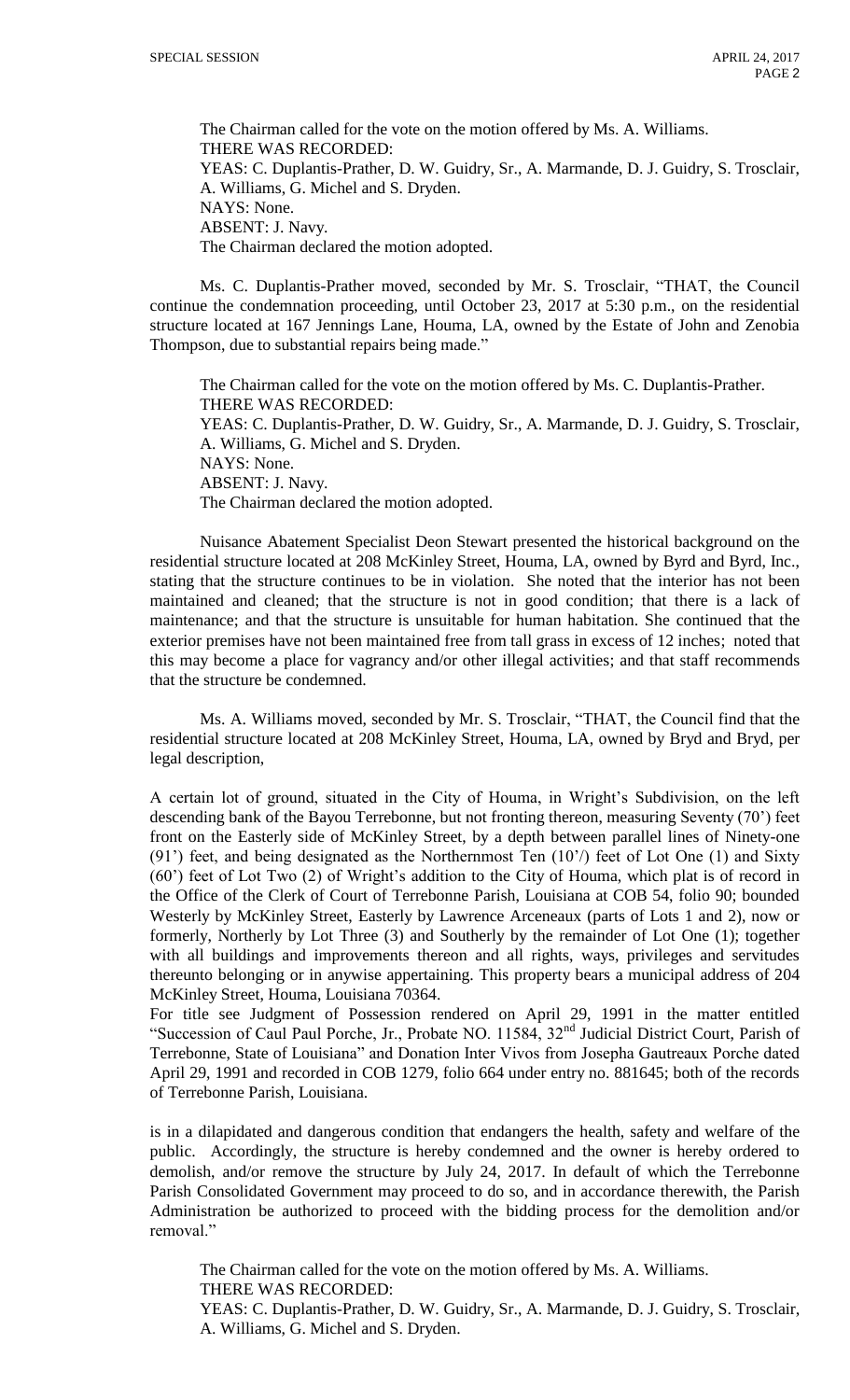NAYS: None. ABSENT: J. Navy. The Chairman declared the motion adopted.

Ms. Janice McGee, sister of Mr. Lynn Galliano, property owner of 200 Engeron Street, stated that they are in the process of having the structure demolished. She asked for additional time complete the demolition process.

Planning and Zoning Director C. Pulaski explained that a demolition permit is required for all properties that are being demolished at no cost; the permits are free and can be obtained in the Planning Permit Department.

Ms. C. Duplantis-Prather moved, seconded by Mr. S. Trosclair, "THAT, the Council continue the condemnation proceedings, until July 24, 2017 at 5:30 p.m., on the residential structure located at 200 Engeron Street, Houma, LA, owned by Lynn Galliano."

The Chairman called for the vote on the motion offered by Ms. C. Duplantis-Prather. THERE WAS RECORDED: YEAS: C. Duplantis-Prather, D. W. Guidry, Sr., A. Marmande, D. J. Guidry, S. Trosclair, A. Williams, G. Michel and S. Dryden. NAYS: None. ABSENT: J. Navy. The Chairman declared the motion adopted.

Ms. De'Inez Hite, an heir of the property located at 520 Columbus Street, stated that she was under the impression that she had made the necessary repairs and was not aware of any other repairs that needed to be made. She questioned what else needs to be done to bring this property up to code.

Nuisance Abatement Specialist Deon Stewart explained that there is some interior work that needs to be done to bring the property up to code.

Councilwoman A. Williams suggested to Ms. Hite to create a list of the repairs that have been completed and make an appointment with the Nuisance Abatement Department to find out what is required to bring this property up to code.

Ms. A. Williams moved, seconded by Ms. C. Duplantis-Prather, "THAT, the Council continue the condemnation proceedings, until July 24, 2017 at 5:30 p.m., on the residential structure located at 520 Columbus Street, Houma, LA, owned by Fern Taylor Hite."

The Chairman called for the vote on the motion offered by Ms. A. Williams. THERE WAS RECORDED: YEAS: C. Duplantis-Prather, D. W. Guidry, Sr., A. Marmande, D. J. Guidry, S. Trosclair, A. Williams, G. Michel and S. Dryden. NAYS: None. ABSENT: J. Navy. The Chairman declared the motion adopted.

Nuisance Abatement Specialist Deon Stewart presented the historical background on the residential structure located at 521 Crescent Boulevard, Houma, LA, owned by Wayne and Kathleen LeCompte, stating that structure continues to be in violation. She noted that it is abandoned; that the premises have not been maintained free from tall grass and weeds in excess of 12 inches; that there are broken windows; that the interior has not been maintained in a clean and sanitary condition, and that the interior contains junk and trash that may harbor rodents and other vermin. Staff recommended that the structure be condemned.

Ad Hoc Attorney William Dunckelman stated that he has spoken to Mr. Wayne LeCompte and advised him of the condemnation hearing. Mr. LeCompte was not present at tonight's proceeding.

Ms. A. Williams moved, seconded by Mr. S. Trosclair, "THAT, the Council find that the residential structure located at 521 Crescent Boulevard, Houma, LA, owned by Wayne and Kathleen LeCompte, per legal description,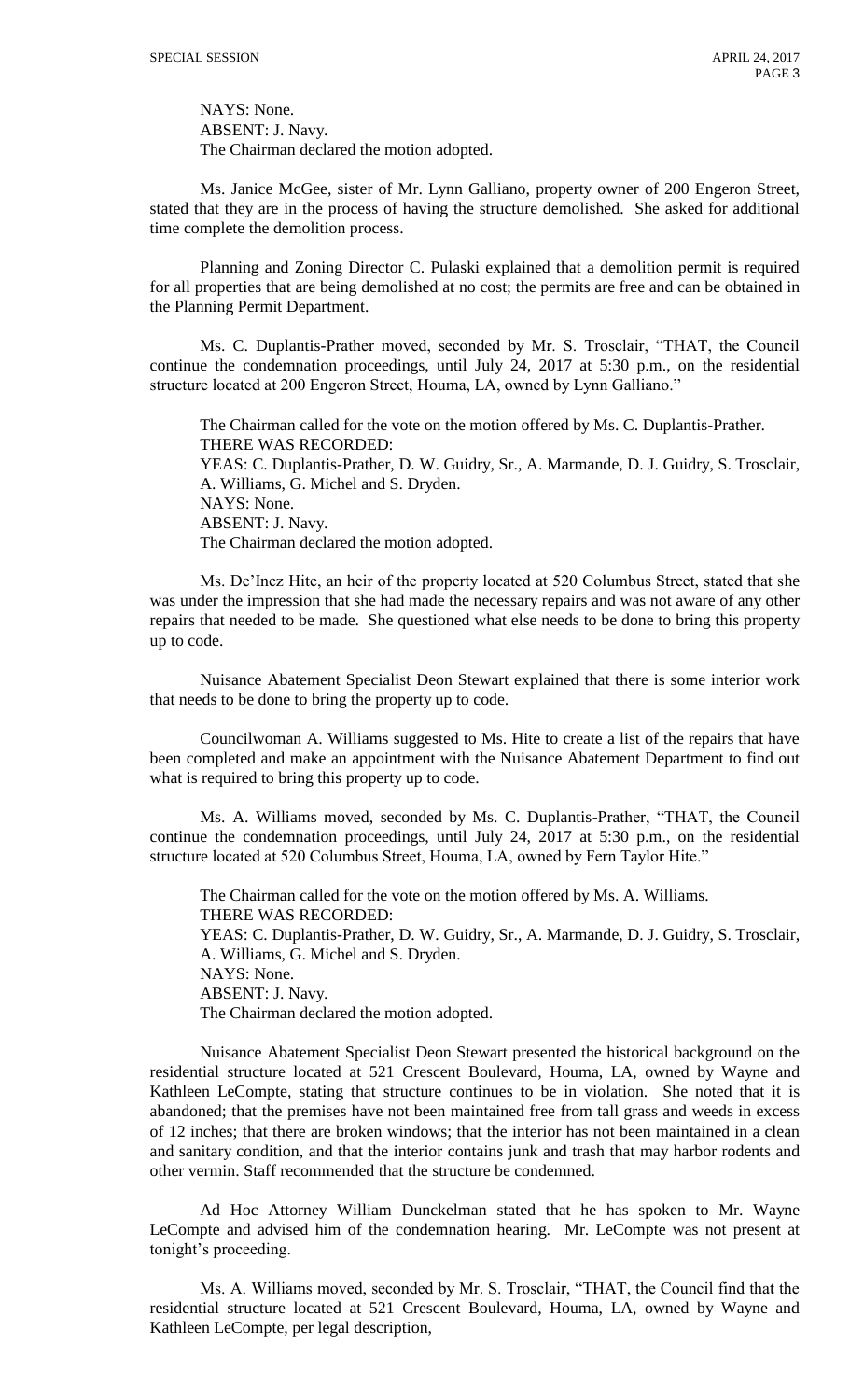A certain lot of ground located in the Parish of Terrebonne, Louisiana, measuring Sixty (60') feet front on the North side of Crescent Boulevard, by a depth of Once Hundred Twenty-five (125') feet; known and designated as Lot Six (6) in Block Thirteen (13) on a map of CRESCENT PARK ADDITION to the City of Houma, Louisiana, made by James S. Webb on April 3, 1924 which map is on file in the Clerk's office of the Parish of Terrebonne, Louisiana; together with all the buildings and improvements thereon and all rights, ways, privileges and servitudes thereunto belonging or in anywise appertaining.

For Titel See Entry No. 20203 of the Records of the Parish of Terrebonne, State of Louisiana.

is in a dilapidated and dangerous condition that endangers the health, safety and welfare of the public. Accordingly, the structure is hereby condemned and the owner is hereby ordered to demolish, and/or remove the structure by May 26, 2017. In default of which the Terrebonne Parish Consolidated Government may proceed to do so, and in accordance therewith, the Parish Administration be authorized to proceed with the bidding process for the demolition and/or removal."

The Chairman called for the vote on the motion offered by Ms. A. Williams. THERE WAS RECORDED: YEAS: C. Duplantis-Prather, D. W. Guidry, Sr., A. Marmande, D. J. Guidry, S. Trosclair, A. Williams, G. Michel and S. Dryden. NAYS: None. ABSENT: J. Navy. The Chairman declared the motion adopted.

Ms. A. Williams moved, seconded by Mr. S. Trosclair, "THAT, the Council concur with Administration that the condemnation hearing on the residential structure located at 1231 Wallis Street, Houma, LA, owned by Genece Baker, be closed due to substantial improvements being made to the structure."

The Chairman called for the vote on the motion offered by Ms. A. Williams. THERE WAS RECORDED: YEAS: C. Duplantis-Prather, D. W. Guidry, Sr., A. Marmande, D. J. Guidry, S. Trosclair, A. Williams, G. Michel and S. Dryden. NAYS: None. ABSENT: J. Navy. The Chairman declared the motion adopted.

Mr. James Brown, an occupant of 315 Stovall Street, stated that he has been ill and is currently living in the home and has been unable to repair the structure. He explained that he does not have a place to stay, other than the home, and does not have the funding to get the repairs done.

Councilwoman A. Williams suggested to Mr. Brown to contact the Nuisance Abatement Department and obtain a list of the repairs that needs to be made to the structure to bring it up to code and also contact a social service agency to see if it may be able to assist him with the necessary repairs.

Ms. A. Williams moved, seconded by Mr. G. Michel, "THAT, the Council continue the condemnation hearing, until July 24, 2017 at 5:30 p.m., on the residential structure located at 315 Stovall Street, Houma, LA, owned by the Estate of Herbert and Vivian Coleman Brown."

The Chairman called for the vote on the motion offered by Ms. A. Williams. THERE WAS RECORDED: YEAS: C. Duplantis-Prather, D. W. Guidry, Sr., A. Marmande, D. J. Guidry, A. Williams, G. Michel and S. Dryden. NAYS: None. ABSENT: S. Trosclair and J. Navy. The Chairman declared the motion adopted.

Ms. A. Williams moved, seconded by Ms. C. Duplantis-Prather, "THAT, the Council continue the condemnation hearing, until October 23, 2017 at 5:30 p.m., on the residential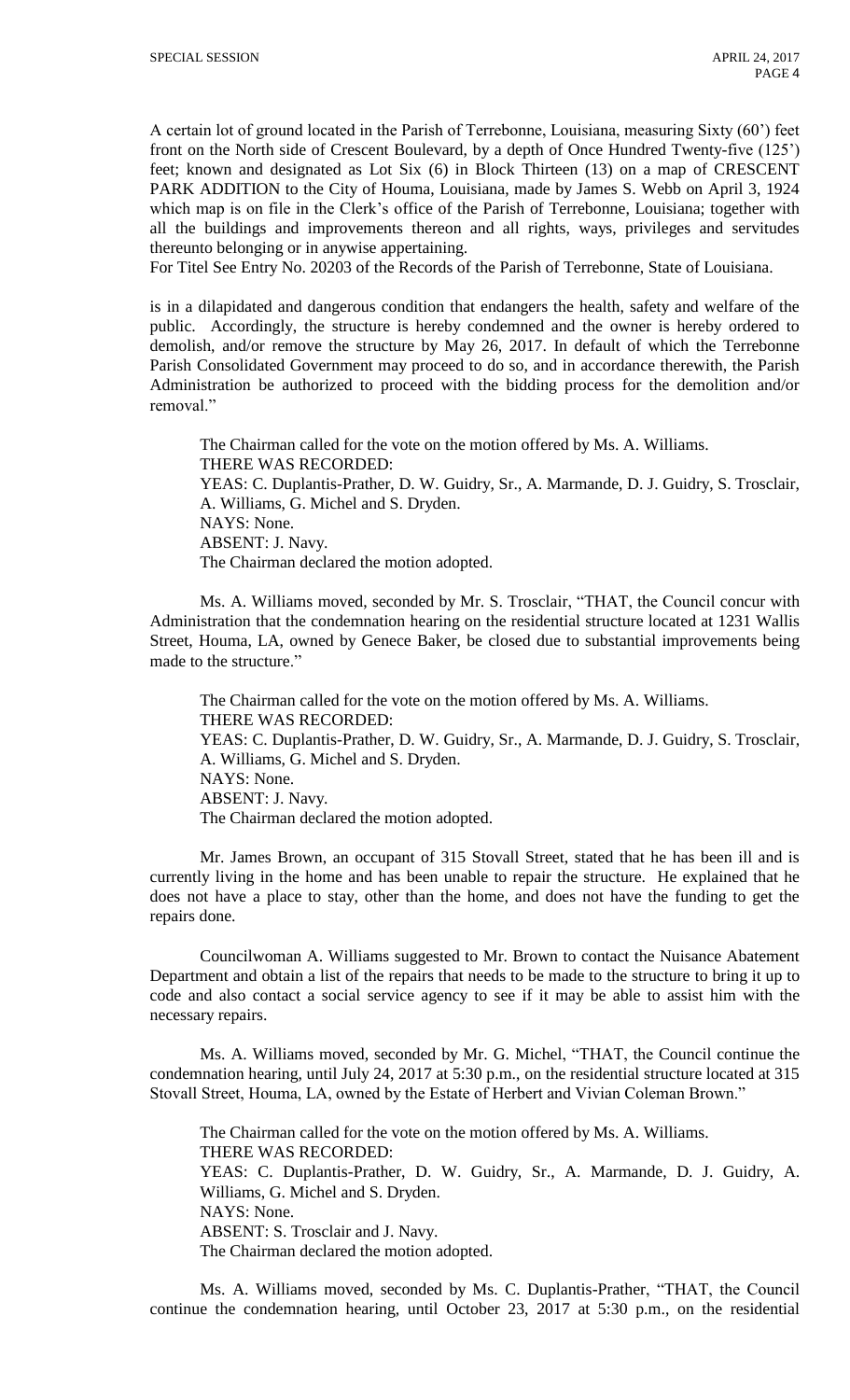structure located at 114 Alex Williams Lane, Houma, LA, owned by the Estate of Nathaniel and Olivia White, due to substantial improvements being made to the structure."

The Chairman called for the vote on the motion offered by Ms. A. Williams. THERE WAS RECORDED: YEAS: C. Duplantis-Prather, D. W. Guidry, Sr., A. Marmande, D. J. Guidry, A. Williams, G. Michel and S. Dryden. NAYS: None. ABSENT: S. Trosclair and J. Navy. The Chairman declared the motion adopted.

Ms. C. Duplantis-Prather moved, seconded by Mr. D. W. Guidry, Sr., "THAT, the Council continue the condemnation hearing, until July 24, 2017 at 5:30 p.m., on the residential mobile home structure located at 5415 Bayouside Drive, Chauvin, LA, owned by Everette Pinell."

The Chairman called for the vote on the motion offered by Ms. C. Duplantis-Prather. THERE WAS RECORDED: YEAS: C. Duplantis-Prather, D. W. Guidry, Sr., A. Marmande, D. J. Guidry, A. Williams, G. Michel and S. Dryden. NAYS: None. ABSENT: S. Trosclair and J. Navy.

The Chairman declared the motion adopted.

Ms. Leah LeBlanc, owner of 957 Highway 55, Montegut, stated that she has made some repairs to the structure and would like to continue to do so. She asked for a continuance to complete the additional repairs.

Nuisance Abatement Specialist Deon Stewart advised Ms. LeBlanc to obtain a renovation permit to complete the necessary repairs.

Planning and Zoning Director C. Pulaski explained that obtaining the necessary permits allows the parish to "track" the progress of home repairs.

Mr. S. Trosclair moved, seconded by Mr. A. Marmande, "THAT, the Council continue the condemnation hearing, until July 24, 2017 at 5:30 p.m., on the residential structure located at 957 Highway 55, Montegut, LA, owned by Leah Denise Leblanc."

The Chairman called for the vote on the motion offered by Mr. S. Trosclair. THERE WAS RECORDED: YEAS: C. Duplantis-Prather, D. W. Guidry, Sr., A. Marmande, D. J. Guidry, S. Trosclair,

A. Williams, G. Michel and S. Dryden.

NAYS: None.

ABSENT: J. Navy.

The Chairman declared the motion adopted.

Nuisance Abatement Specialist Deon Stewart presented the historical background on the residential and accessory structures located at 211 Henderson Street, Houma, LA, owned by Trudy E. Lee a/k/a Trudy E. Lee Ralston, stating that the accessory structure continues to be in violation. She noted that the accessory structure has not been maintained free from missing and rotting materials and the exterior property has not been maintained free from tall grass/weeds. Staff recommended that the file be closed on the residential structure and that the accessory structure be condemned.

Ms. Trudy Lee Ralston, owner of the property located at 211 Henderson Street, Houma, LA, explained that they have hired a contractor to complete the repairs, but his equipment broke before he could began. She noted that they have a buyer for the property which will be sold in June. She then asked that this matter be continued.

Ms. C. Duplantis-Prather moved, seconded by Mr. G. Michel, "THAT, the Council close the condemnation hearing on the residential structure and continue the condemnation hearing, until July 24, 2017 at 5:30 p.m., on the accessory structure located at 211 Henderson Street, Houma, LA, owned by Trudy E. Lee a/k/a Trudy E. Lee Ralston."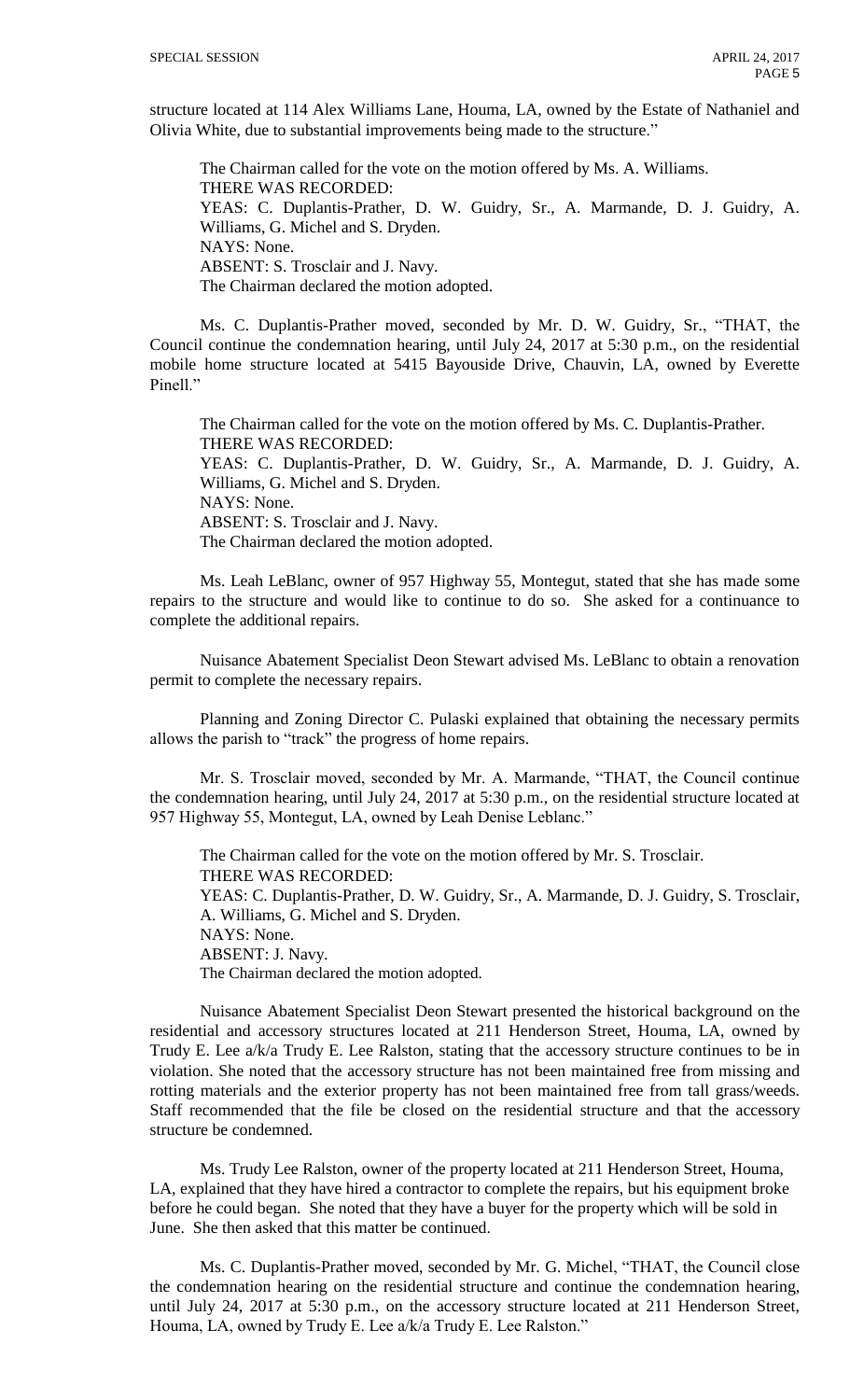The Chairman called for the vote on the motion offered by Ms. C. Duplantis-Prather. THERE WAS RECORDED: YEAS: C. Duplantis-Prather, D. W. Guidry, Sr., A. Marmande, D. J. Guidry, S. Trosclair, A. Williams, G. Michel and S. Dryden. NAYS: None. ABSENT: J. Navy. The Chairman declared the motion adopted.

Nuisance Abatement Specialist Deon Stewart presented the historical background on the residential mobile home structure located at 233 Livas Lane, Thibodaux, LA, owned by Mitchel Williams, noting that the structure continues to be in violation. She stated that it is unsuitable for human habitation and the exterior walls have not been maintained free of holes, missing and rotting materials. Mrs. Stewart continued that the windows have not been maintained in good, operable condition and the premises has not been maintained free from tall grass and weeds in excess of 12 inches. She added that the interior has not been maintained in a clean and sanitary condition and that staff recommends that the structure be condemned.

Ms. Gwendolyn Woolens Livas explained that the property belongs to her nephew property, who is currently incarcerated, and that they are trying to repair it so that he can have a place to reside upon his release in June 2017. She asked that this matter be continued.

Ms. A. Williams moved, seconded by Ms. C. Duplantis-Prather, "THAT, the Council continue the condemnation proceedings, until July 24, 2017 at 5:30 p.m., on the residential mobile home structure located at 233 Livas Lane Thibodaux, LA owned by the Mitchel Williams."

The Chairman called for the vote on the motion offered by Ms. A. Williams. THERE WAS RECORDED: YEAS: C. Duplantis-Prather, D. W. Guidry, Sr., A. Marmande, D. J. Guidry, S. Trosclair, A. Williams, G. Michel and S. Dryden. NAYS: None. ABSENT: J. Navy. The Chairman declared the motion adopted.

Mr. A. Marmande moved, seconded by Mr. S. Trosclair, "THAT, the Council concur with Administration and close the condemnation file on the residential accessory structure located at 200 Sterling Drive, Houma, LA, owned by George Molina, due to the structure being demolished."

The Chairman called for the vote on the motion offered by Mr. A. Marmande. THERE WAS RECORDED: YEAS: C. Duplantis-Prather, D. W. Guidry, Sr., A. Marmande, D. J. Guidry, S. Trosclair, A. Williams, G. Michel and S. Dryden. NAYS: None. ABSENT: J. Navy. The Chairman declared the motion adopted.

Nuisance Abatement Specialist Deon Stewart presented the historical background on the residential structure located at 1732 Acadian Drive, Houma, LA, owned by Robert Dishman, noting that the structure continues to be in violation. She stated that the structure is unsuitable for human habitation; that the windows and doors have not been maintained secured with proper hardware; and that the interior contains junk and trash. She continued that the structure may be or become a place of rodent harborage or insect infestation. Mrs. Stewart added that there are overgrown weeds and vegetation; missing/rotting materials (facia); and that staff recommends that the structure be condemned.

Mr. Robert Dishman, owner of the property located at 1732 Acadian Drive, stated that he has cleaned up the property and hired a contractor to make all of the necessary repairs and would like to continue to do so.

Councilman D. J. Guidry expressed his concerns with no noticeable improvements being made to the structure.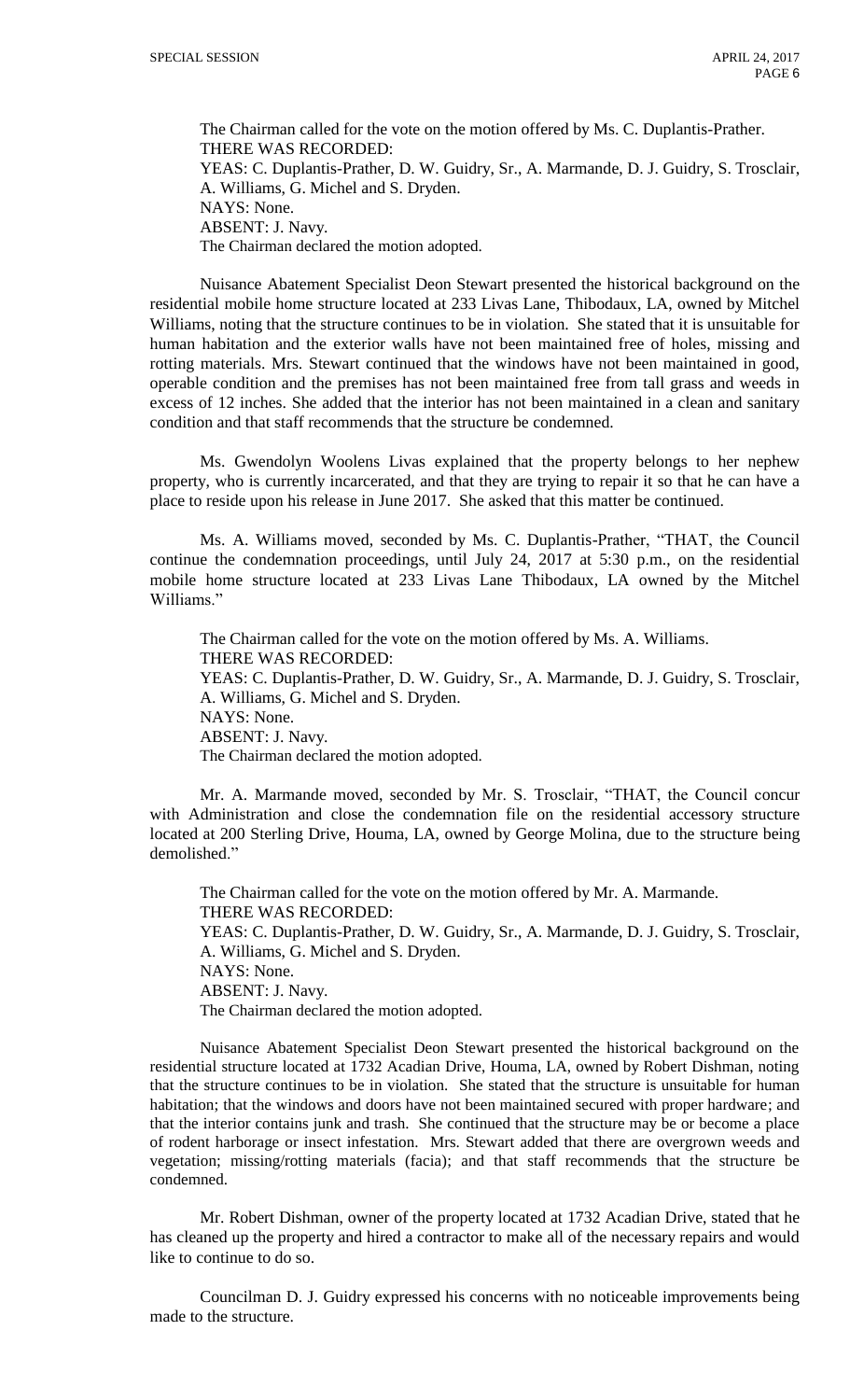Ms. A. Williams moved, seconded by Ms. C. Duplantis-Prather, "THAT, the Council find that the residential structure located at 1732 Acadian Drive, Houma, LA, owned by Robert Dishman, per legal description,

LOT NO. ONE (1) of BLOCK NO. TWO (2) of VAN BOUDREAUX SUBCIBVISION, being a subdivision of property belonging to Van G. Boudreaux, located in Section 105, T-17-S, R-17-#, as shown and delineated on a plan of survey and subdivision made and executed by S. Allen Munson, C.E., February 14, 1950, duly recorded in the Conveyance Records of the Parish of Terrebonne, Louisiana, under Entry No. 87,926; said LOT NO. ONE (1) of BLOCK NO. TWO (2) of VAN SUBDIVISION measuring a front of One Hundred Fifty-two (152') feet, Seven and One-fourth (7-1/4") inches on the southerly side of Glynn Avenue, by depth on its westerly side line of One Hundred Two (102') feet, Nine and Five-eights (9-5/8") inches and measuring ninety-eight (98') feet eleven (11") inches along the westerly side of Honduras Road, and measuring One Hundred Fifty-six (156') feet, Five and Three-eights (5-3/8") inches on the southerly side line of said LOT NO. ONE (1) of BLOCK TWO (2) of VAN BOUDREAUX SUBDIVISION; and LOT NO. ONE (1) of BLOCK NO. TWO (2) of VAN BOUDREAUX SUBDIVISION being bounded on its northerly side by Glynn Avenue, on its easterly side by Honduras Road, on its southerly side by Lot No. Two (2) of Block No. Two (2), and on its westerly side by Lot No. Eighteen (18) of Block No. Two (2); together with all the improvements thereon and all the rights, ways, privileges and servitudes thereunto belonging or in anywise appertaining.

Less and Except:

The Westernmost Sixty Two (62') feet of LOT NO. ONE (1) of BLOCK NO. TWO (2) of VAN BOUDREAUX SUBDIVISION, being a subdivision of property belonging to Van G. Boudreaux, located in Section 105, T17S, R17E, as shown and delineated on a plan of survey and subdivision made and executed by S. Allen Munson, C.E., February 14, 1950, duly recorded in the Conveyance Records of the Parish of Terrebonne, Louisiana, under Entry No. 87,926; said tract of land measuring a front of sixty two (62') feet on the South side of Glynn Avenue, by depth on its westernmost sideline of 102 Feet 2-3/4 inches and measuring 62 feet on the southernmost line of said Lot NO. One of Block No. Two of Van Boudreaux Subdivision, said tract of land being bounded on the North by Glynn Avenue, on the East by the remainder of said Lot No. One, on the South by Lot Two, and on the West by Lot 18, all of Block No. Two of Van Boudreaux Subdivision, together with all rights, ways, privileges and servitudes thereunto belonging or in anywise appertaining.

is in a dilapidated and dangerous condition that endangers the health, safety and welfare of the public. Accordingly, the structure is hereby condemned and the owner is hereby ordered to demolish, and/or remove the structure by May 26, 2017. In default of which the Terrebonne Parish Consolidated Government may proceed to do so, and in accordance therewith, the Parish Administration be authorized to proceed with the bidding process for the demolition and/or removal."

The Chairman called for the vote on the motion offered by Ms. A. Williams. THERE WAS RECORDED: YEAS: C. Duplantis-Prather, D. W. Guidry, Sr., A. Marmande, D. J. Guidry, S. Trosclair, A. Williams, G. Michel and S. Dryden. NAYS: None. ABSENT: J. Navy. The Chairman declared the motion adopted.

Ms. C. Duplantis-Prather moved, seconded by Mr. S. Trosclair, "THAT, the Council concur with Administration and close condemnation file on the residential structure located at 112 Caro Court, Houma, LA, owned by the Estate of Brice J. Bernard, due to the structure being demolished."

The Chairman called for the vote on the motion offered by Ms. C. Duplantis-Prather. THERE WAS RECORDED: YEAS: C. Duplantis-Prather, D. W. Guidry, Sr., A. Marmande, D. J. Guidry, S. Trosclair, A. Williams, G. Michel and S. Dryden. NAYS: None. ABSENT: J. Navy. The Chairman declared the motion adopted.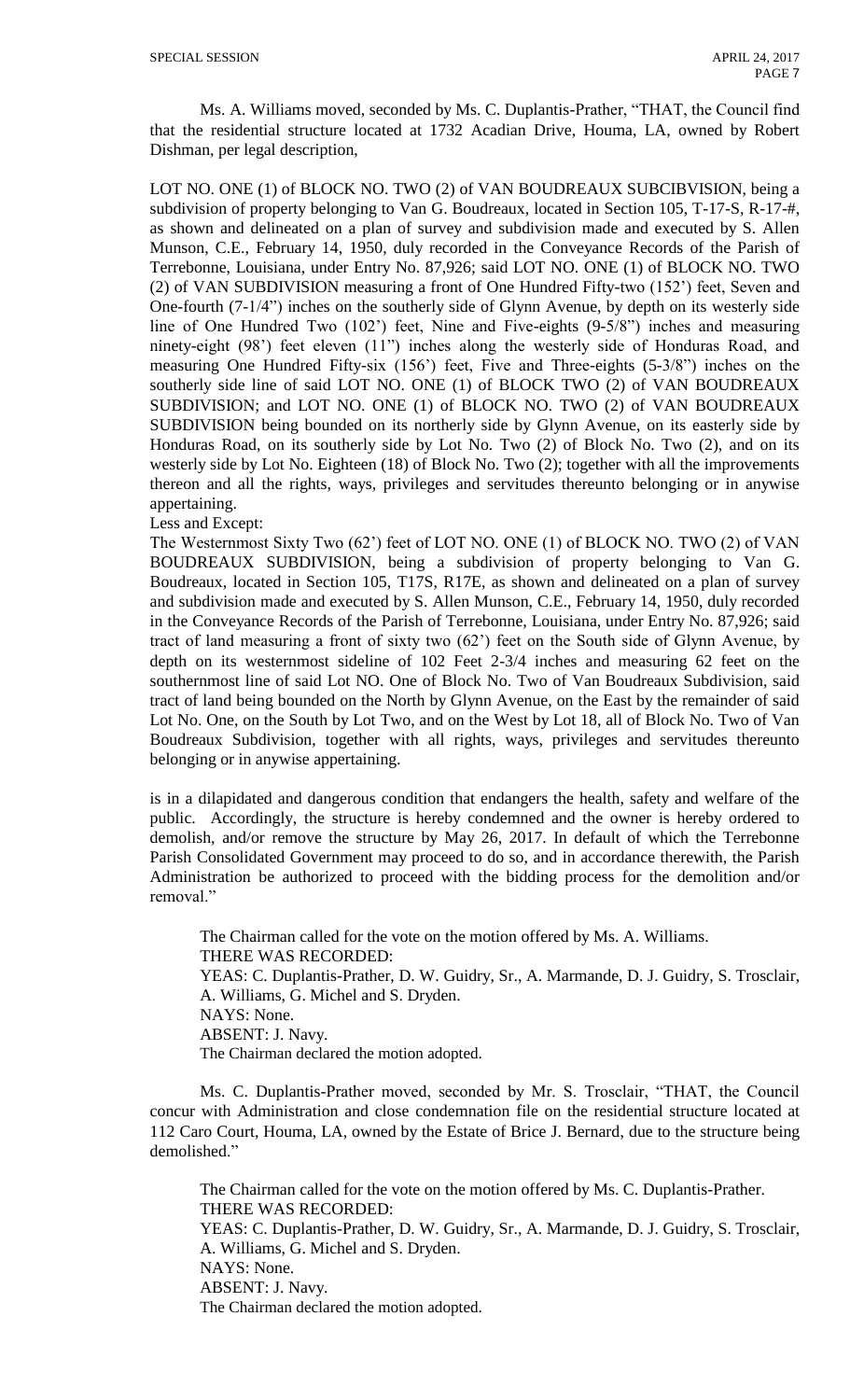Mr. S. Dryden moved, seconded by Mr. S. Trosclair, "THAT, the Council concur with Administration to close the condemnation file on the commercial structure located at 10129 East Main Street, Houma, LA, owned by Suncoast Fabrication Services due to the structure being demolished."

The Chairman called for the vote on the motion offered by Mr. S. Dryden. THERE WAS RECORDED: YEAS: C. Duplantis-Prather, D. W. Guidry, Sr., A. Marmande, D. J. Guidry, S. Trosclair, A. Williams, G. Michel and S. Dryden. NAYS: None. ABSENT: J. Navy. The Chairman declared the motion adopted.

Nuisance Abatement Specialist Deon Stewart presented the historical background on the residential structure located at 1855 A Bayou Blue Road, Houma, LA, owned by James and Joycelyn Hebert, and stated that the structure continues to be in violation. She noted that the windows have not been maintained in a weather tight condition; that the exterior property has not been maintained in a clean and sanitary condition (tall grass); and that the interior is inundated with junk and trash. Mrs. Stewart stated that the structure is not secured and staff recommends that the structure be condemned.

Ms. Joycelyn Hebert, owner of 1855 A Bayou Blue Road, explained that the structure was broken into and vandalized. She continued that she has been ill and unable to make the necessary repairs. Ms. Hebert asked for a continuance so that she can find a contractor to complete this job.

Mr. Gary Morris, nephew of Ms. Joycelyn Hebert, explained that he is going to make the necessary repairs and asked for a continuance to do so.

Mr. S. Trosclair moved, seconded by Mr. A. Marmande, "THAT, the Council continue the condemnation proceedings, until July 24, 2017, at 5:30 p. m. on the residential structure located at 1855 A Bayou Blue Road, owned by James and Joycelyn Hebert."

The Chairman called for the vote on the motion offered by Mr. S. Trosclair. THERE WAS RECORDED: YEAS: C. Duplantis-Prather, D. W. Guidry, Sr., A. Marmande, D. J. Guidry, S. Trosclair, A. Williams, G. Michel and S. Dryden. NAYS: None. ABSENT: J. Navy. The Chairman declared the motion adopted.

Mr. Robert Sigers, an attorney with Dean Morris, LLC, stated that HSBC Mortgage has made some repairs and is going to continue to do so in order to have the property ready for sale. He noted that a specific list of violations has not been given to them so that the proper repairs can be made.

Upon questioning by Councilman G. Michel, Nuisance Abatement Specialist Deon Stewart indicated that the structure has been secured; that there is no exterior damage; and that there is no visible violation.

Councilman G. Michel expressed his concerns relative to closing the file on this structure because when he visited the location, there was junk all around the house, the interior had a leak and it was a problem for the neighbors.

Mr. G. Michel offered a *substitute motion* to revisit the previous motion to close the file on the structure located at 12 J Circle." The Chairman declared the motion *failed* due to the lack of a second.

Mr. A. Marmande moved, seconded by Mr. S. Trosclair, "THAT, the Council concur with Administration to close the condemnation file on the residential structure located at 12 J Circle, Houma, LA, owned by Simon and Tanya Quinn due to the structure being secured and structurally sound."

The Chairman called for the vote on the motion offered by Mr. A. Marmande. THERE WAS RECORDED: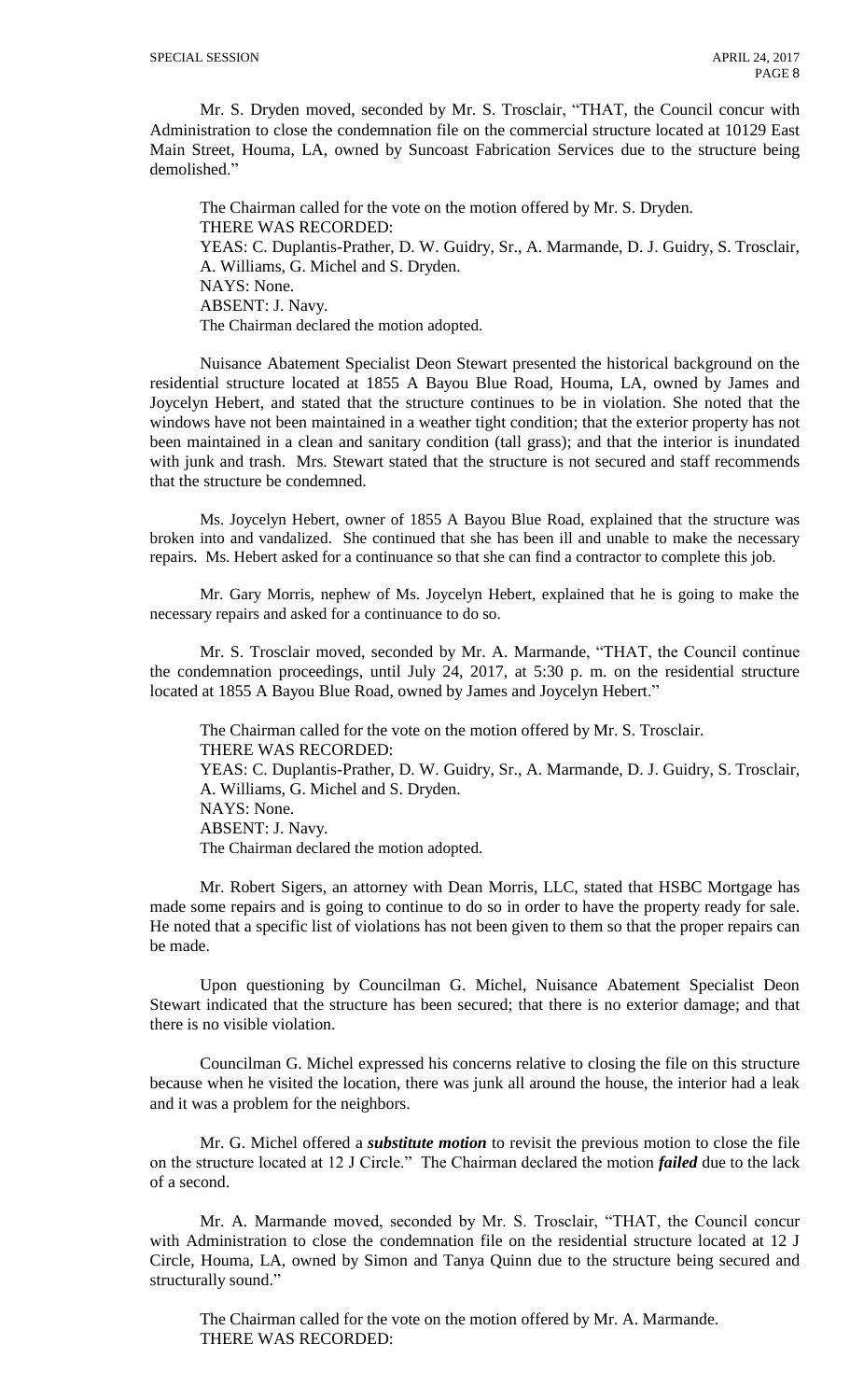YEAS: C. Duplantis-Prather, D. W. Guidry, Sr., A. Marmande, D. J. Guidry, S. Trosclair, A. Williams, G. Michel and S. Dryden. NAYS: None. ABSENT: J. Navy.

The Chairman declared the motion adopted.

Nuisance Abatement Specialist Deon Stewart presented the historical background on the residential mobile home structure located at 108 Jane Street, Houma, LA, owned by Larry Joseph Authement, Jr., noting that the structure continues to be in violation. She noted that the interior of the structure has not been maintained in a clean and sanitary condition; that the roof has not been maintained in a sound weather tight condition which prevents the admittance of rain that has caused some interior damage to the ceiling. Staff recommended that the structure be condemned.

Ad Hoc Attorney William Dunckelman stated that the owner of the property is deceased and no other heirs have been located.

Ms. A. Williams moved, seconded by Mr. S. Trosclair, "THAT, the Council find that the residential structure located at 108 Jane Street, Houma, LA, owned by Larry Joseph Authement, Jr., per legal description,

A certain lot of ground situation in the Parish of Terrebonne, Louisiana, on the right descending bank of Bayou Little Caillou, fifteen (15) miles below the City of Houma, measuring a front of sixty-five (65<sup>°</sup>) feet, on the north side of Jane Street, by depth of one-hundred thirty-six (136;) feet, between parallel lines; being known and designated as Lot No. 8 of Block no. 2 of a plan of Calvin L. Martin Subdivision, made by T. Baker Smith, C.E., dated December 4, 1946, on file in the office of the Clerk of Court of Terrebonne Parish, Louisiana; together with all the buildings and improvements thereon, as well as all rights, ways, privileges and servitudes thereunto belonging or otherwise appertaining.

One 1980 Buccaneer Mobile Home Trailer, VIS: ALBA68020S9259 permanently attached to land and declared immovable by destination.

Property bears municipal address of 108 Jane Street, Chauvin, Louisiana 70344.

is in a dilapidated and dangerous condition that endangers the health, safety and welfare of the public. Accordingly, the structure is hereby condemned and the owner is hereby ordered to demolish, and/or remove the structure by May 26, 2017. In default of which the Terrebonne Parish Consolidated Government may proceed to do so, and in accordance therewith, the Parish Administration be authorized to proceed with the bidding process for the demolition and/or removal."

The Chairman called for the vote on the motion offered by Ms. A. Williams. THERE WAS RECORDED: YEAS: C. Duplantis-Prather, D. W. Guidry, Sr., A. Marmande, D. J. Guidry, S. Trosclair, A. Williams, G. Michel and S. Dryden. NAYS: None. ABSENT: J. Navy. The Chairman declared the motion adopted.

Mr. Floyd Bergeron, a resident of 201 Kellie Drive, stated that the structure located at 227 Kellie Drive, is in deplorable condition and it needs to be demolished.

Mr. G. Michel moved, seconded by Mr. S. Dryden, "THAT, the Council find that the residential structure located at 227 Kellie Drive, Houma, LA, owned by Arby and Barbara Snyder, per legal description,

LOT TWENTY-ONE (21); BLOCK FIFTEEN (15) ADDENDUM NO. SEVEN (7), to JAMES BUQUET SUBDIVISION, being a subdivision of property located int Section 4, T17S-R17E, Terrebonne Parish, Louisiana, shown and designated on a plat thereof made by Douglass S. Talbot, C.E., Filed January 27, 1972, at COB 529, folio 841, under entry no. 414969, records of Terrebonne Parish, Louisiana, said Lot 21 of Block 15 measuring a frontage of sixty (60') feet on the south side of Kellie Drive by depth between equal and parallel lines of ninety-two (91') feet, and sixty (60') feet on the South or rear; said lot being bounded North by Kellie Drive, East by Lot 22, West by Lot 20 of Block 15 of Addendum No. 7 to James Buquest Subdivision and south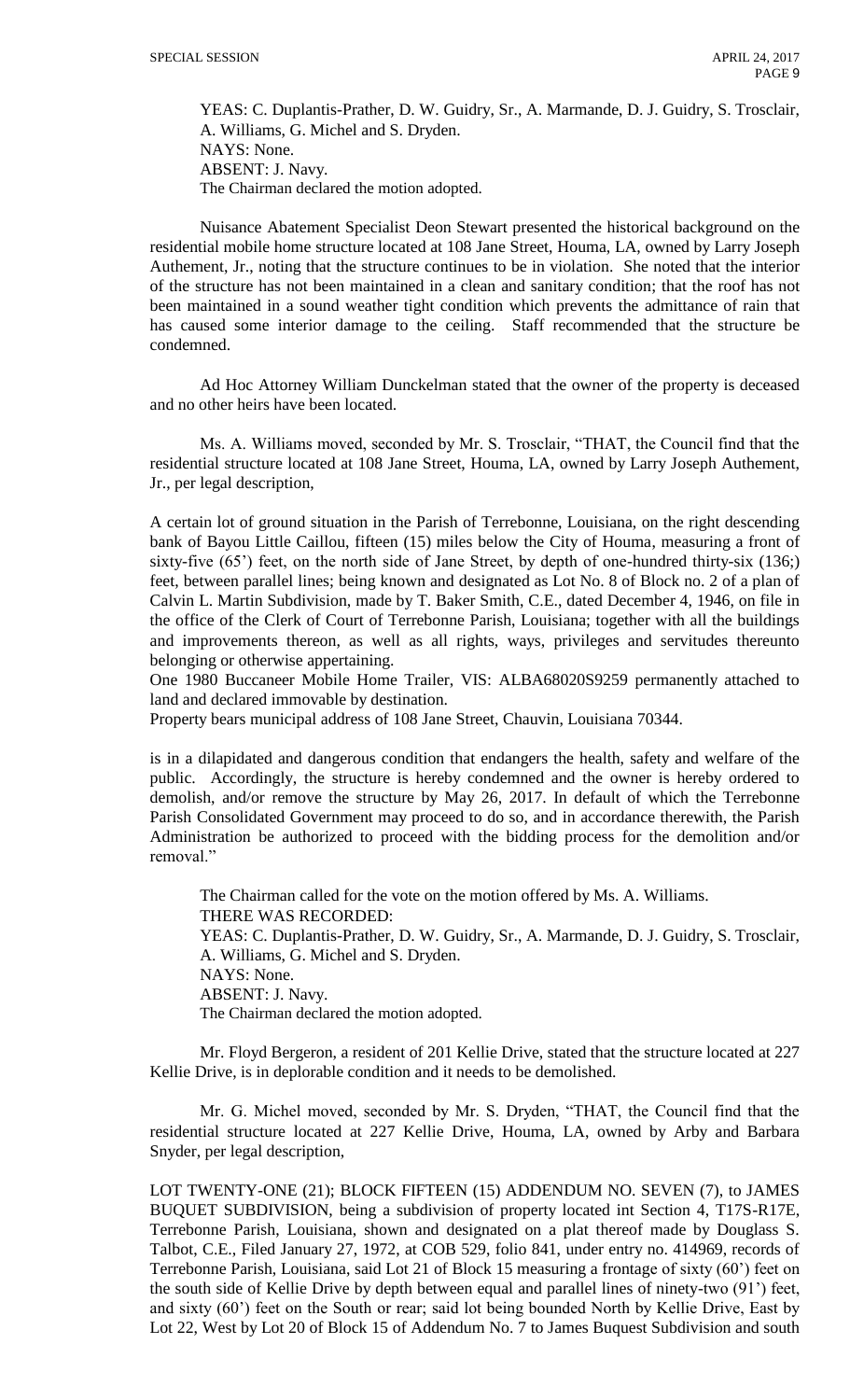or rear by Lot 14. Block 15 Addendum No. 5 to James Buquet Subdivision, together with all buildings and improvements thereon and all rights, ways, privileges and servitudes thereunto belonging or in anywise appertaining.

is in a dilapidated and dangerous condition that endangers the health, safety and welfare of the public. Accordingly, the structure is hereby condemned and the owner is hereby ordered to demolish, and/or remove the structure by May 26, 2017. In default of which the Terrebonne Parish Consolidated Government may proceed to do so, and in accordance therewith, the Parish Administration be authorized to proceed with the bidding process for the demolition and/or removal."

The Chairman called for the vote on the motion offered by Mr. G. Michel. THERE WAS RECORDED: YEAS: C. Duplantis-Prather, D. W. Guidry, Sr., A. Marmande, D. J. Guidry, S. Trosclair, A. Williams, G. Michel and S. Dryden. NAYS: None. ABSENT: J. Navy. The Chairman declared the motion adopted.

Ad Hoc Attorney William Dunckelman stated that the he published a "Whereabouts ad" pertaining to the property located at 114 Lucille Court, Houma, LA, and no other heirs have been located.

Mr. S. Dryden moved, seconded by Mr. A. Marmande, "THAT, the Council find that the residential and accessory structure located at 114 Lucille Court Houma, LA, owned by the (Estate) of Carrol Lee Marcel, per legal description,

Tract Three (3) as shown and depicted on a map entitled "Map Showing the Division of Property belonging to Lucille Babin Savoie, Located in Section 45, Township 16 South, Range 17 East, Terrebonne Parish, Louisiana", dated December 17, 1980, prepared by Charles L. McDonald, Land Surveyor, Said Tract Three (3) measures a front of one hundred forty-eight and 62/100 (148.62') feet along a private servitude of passage shown and depicted on said plat by depth of one hundred nineteen and 12/100 (119.12') feet on its northerly sideline by depth of one hundred eighteen and 37/100 (118.37') feet on its southerly sideline and measuring one hundred sixty-one and 18/100 (161.18') feet across its rear or westerly line. Tract Three (3) is bounded as follows: in front or east by property of Carroll Savoie, or assigns, dedicated to a private servitude of passage as depicted on said map; on the north by portions of Tract One (1) and Tract Two (2), on the south by Tract A, and in the rear or west by property of Mrs. Ellen Savoie Roger, or assigns.

is in a dilapidated and dangerous condition that endangers the health, safety and welfare of the public. Accordingly, the structure is hereby condemned and the owner is hereby ordered to demolish, and/or remove the structure by May 26, 2017. In default of which the Terrebonne Parish Consolidated Government may proceed to do so, and in accordance therewith, the Parish Administration be authorized to proceed with the bidding process for the demolition and/or removal."

The Chairman called for the vote on the motion offered by Mr. S. Dryden. THERE WAS RECORDED: YEAS: C. Duplantis-Prather, D. W. Guidry, Sr., A. Marmande, D. J. Guidry, S. Trosclair, A. Williams, G. Michel and S. Dryden. NAYS: None. ABSENT: J. Navy. The Chairman declared the motion adopted.

Ms. A. Williams moved, seconded by Ms. C. Duplantis-Prather "THAT, the Council concur with Administration to close the condemnation file on the residential structure located at 908 Grinage Street, Houma, LA, owned by the (Estate) of Ella Mae Miller and Charles Talley, Sr. due to substantial repairs having been made to the structure (exterior paint, new doors, exterior property cleaned and utilities)."

The Chairman called for the vote on the motion offered by Ms. A. Williams. THERE WAS RECORDED: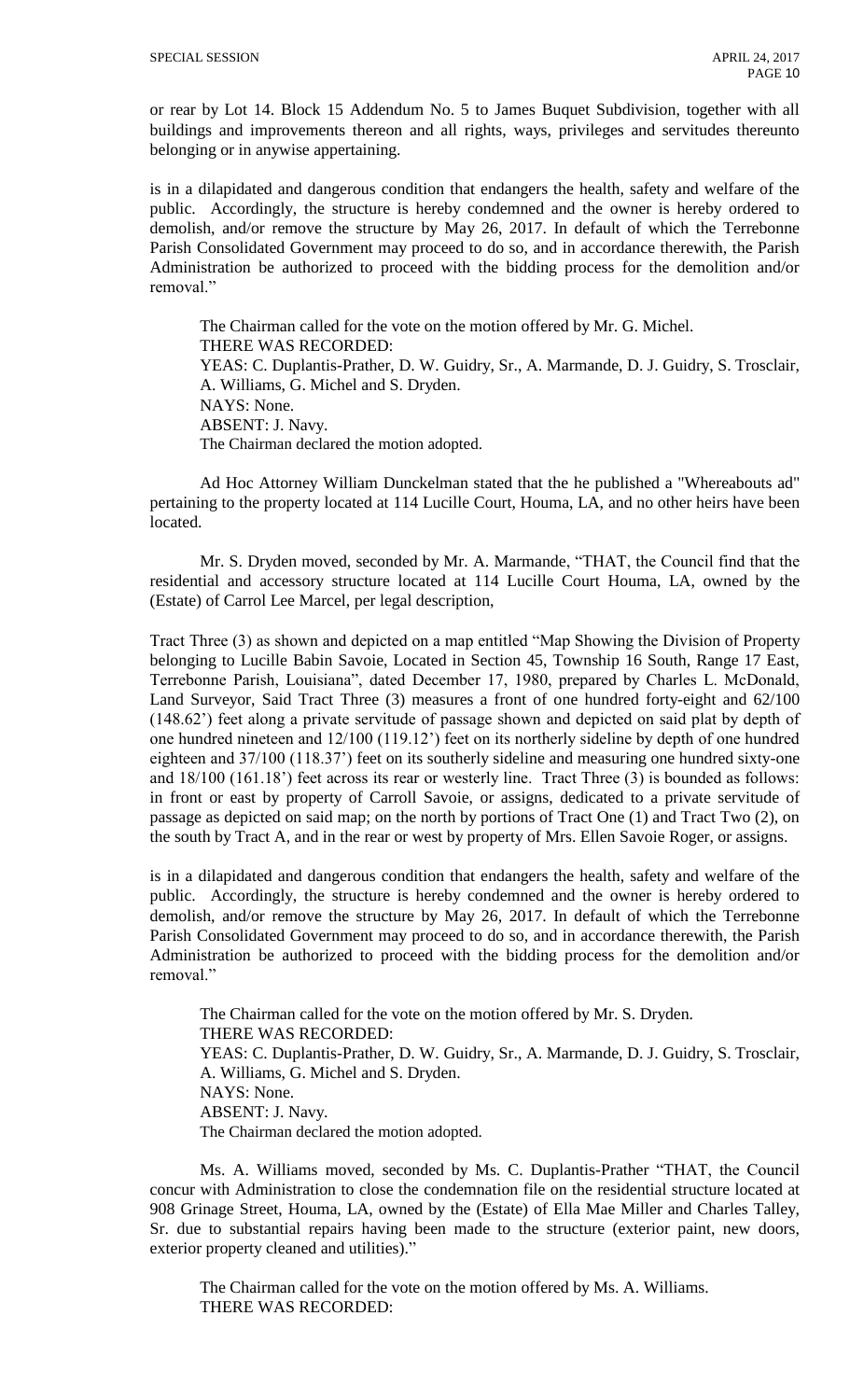YEAS: C. Duplantis-Prather, D. W. Guidry, Sr., A. Marmande, D. J. Guidry, S. Trosclair, A. Williams, G. Michel and S. Dryden. NAYS: None. ABSENT: J. Navy. The Chairman declared the motion adopted.

Ad Hoc Attorney William Dunckelman stated that the he published a "Whereabouts ad" pertaining to the property located at 208 Ashland Drive, Houma, LA, and no other heirs have been located.

Mr. A. Marmande moved, seconded by Mr. G. Michel, "THAT, the Council find that the residential mobile home structure located at 208 Ashland Drive, Houma, LA, owned by the (Estate) of Delores Ann Fluty Tye, per legal description:

ONE CERTAIN GROUND, together with all the buildings and improvements thereon, and all of the rights, ways, privileges, servitudes, appurtenances and advantages, thereunto belonging or in anywise appertaining, situated in Section 79, T18S-R18E **(Line of text missing)** lines. Being the same property acquired by vendor by purchase on August 1, 1986 recorded at CB 936, Page 307, Entry No. 711281 in the records of the Parish of Terrebonne, State of Louisiana, and by Quit Claim Doed on August 1, 1983 recorded at CB 936 Page 317. Entry No. 71282 in the records of the Parish of Terrebonne, State of Louisiana.

is in a dilapidated and dangerous condition that endangers the health, safety and welfare of the public. Accordingly, the structure is hereby condemned and the owner is hereby ordered to demolish, and/or remove the structure by May 26, 2017. In default of which the Terrebonne Parish Consolidated Government may proceed to do so, and in accordance therewith, the Parish Administration be authorized to proceed with the bidding process for the demolition and/or removal."

The Chairman called for the vote on the motion offered by Mr. A. Marmande. THERE WAS RECORDED: YEAS: C. Duplantis-Prather, D. W. Guidry, Sr., A. Marmande, D. J. Guidry, S. Trosclair, A. Williams, G. Michel and S. Dryden. NAYS: None. ABSENT: J. Navy. The Chairman declared the motion adopted.

Mr. S. Trosclair moved, seconded by Mr. S. Dryden, "THAT, the Council concur with Administration to close the condemnation file on the residential accessory structure located at 723 A Bayou Blue Road, Houma, LA, owned by the (Estate) Leonise Rogers Fremin, Gene Hymel, Leroy Rogers, Raymond Himel, Connie Rogers White, Anthony Himel, Chris Hymel, Ricky Himel, Betty Himel Triche, Charlene Himel Josey, Ruby Himel, Kim Martin, Herbert Himel, Jr., Kent Himel, Debbie Triche, Johnny Rogers, Jr., Roxanne Fitch, Marie Verdin, Loretta Robin, and Laura Rogers due to the structure being demolished."

The Chairman called for the vote on the motion offered by Mr. S. Trosclair. THERE WAS RECORDED: YEAS: C. Duplantis-Prather, D. W. Guidry, Sr., A. Marmande, D. J. Guidry, S. Trosclair, A. Williams, G. Michel and S. Dryden. NAYS: None. ABSENT: J. Navy. The Chairman declared the motion adopted.

(The power point presentation given by Administration, which contains the background and history of each property, photographs of the subject structures, and Administration's recommendations, have been made a part of the official record of these proceedings, a hard copy of which is to be maintained in the office of the Planning Department.)

Mr. D. W. Guidry, Sr. moved, seconded by Mr. G. Michel, "THAT, there being no further business to come before the Council, the meeting be adjourned."

The Chairman called for the vote on the motion offered by Mr. D. W. Guidry, Sr. THERE WAS RECORDED: